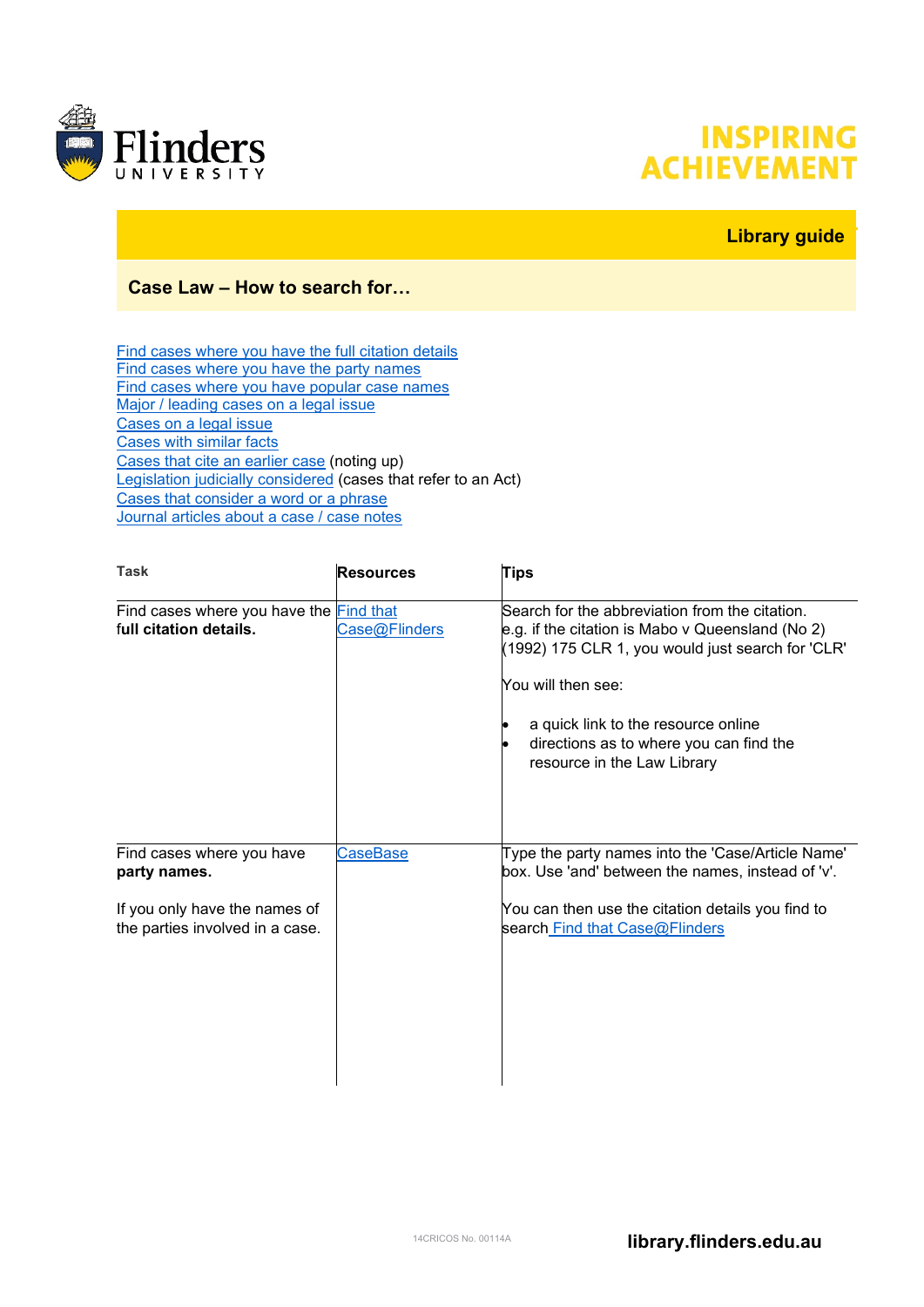<span id="page-1-0"></span>

|                                                                                                                                                                                       | <b>FirstPoint</b>                                      | Type the party names into 'Case Title/Party Name'<br>box. Don't need to include 'v' between the names.<br>You can then use the citation details you find to<br>search Find that Case@Flinders                                                                                    |
|---------------------------------------------------------------------------------------------------------------------------------------------------------------------------------------|--------------------------------------------------------|----------------------------------------------------------------------------------------------------------------------------------------------------------------------------------------------------------------------------------------------------------------------------------|
|                                                                                                                                                                                       | Encyclopaedic<br><b>Australian legal</b><br>dictionary | <b>Location Number: Online</b><br>Click on 'Legal Dictionary - Tables &<br>Appendices'<br>Click on 'Table of Popular Australian Case<br>Names'                                                                                                                                   |
| Find cases where you have<br>popular case names.<br>If you only have a few brief<br>details of a case, such as<br>• a few facts<br>• a date<br>• a court or judge<br>etc<br>$\bullet$ | <b>CaseBase</b>                                        | Type the popular name into the 'Case/Article<br>Name' box.<br>Select a date range<br>Select the jurisdiction and/or court<br>Type the name of the judge into the 'Judge(s)'<br>search box<br>You can then use the citation details you find to<br>search Find that Case@Flinders |
|                                                                                                                                                                                       | <b>FirstPoint</b>                                      | Type the popular name into 'Case Title/Party<br>Name' box.<br>Select a date range<br>Select the jurisdiction and/or court<br>Type the name of the judge into the 'Judge(s)'<br>search box<br>You can then use the citation details you find to<br>search Find that Case@Flinders |
|                                                                                                                                                                                       | Encyclopaedic<br><b>Australian legal</b><br>dictionary | <b>Location Number: Online</b><br>Click on 'Legal Dictionary - Tables &<br>Appendices'<br>Click on 'Table of Popular Australian Case<br>Names'                                                                                                                                   |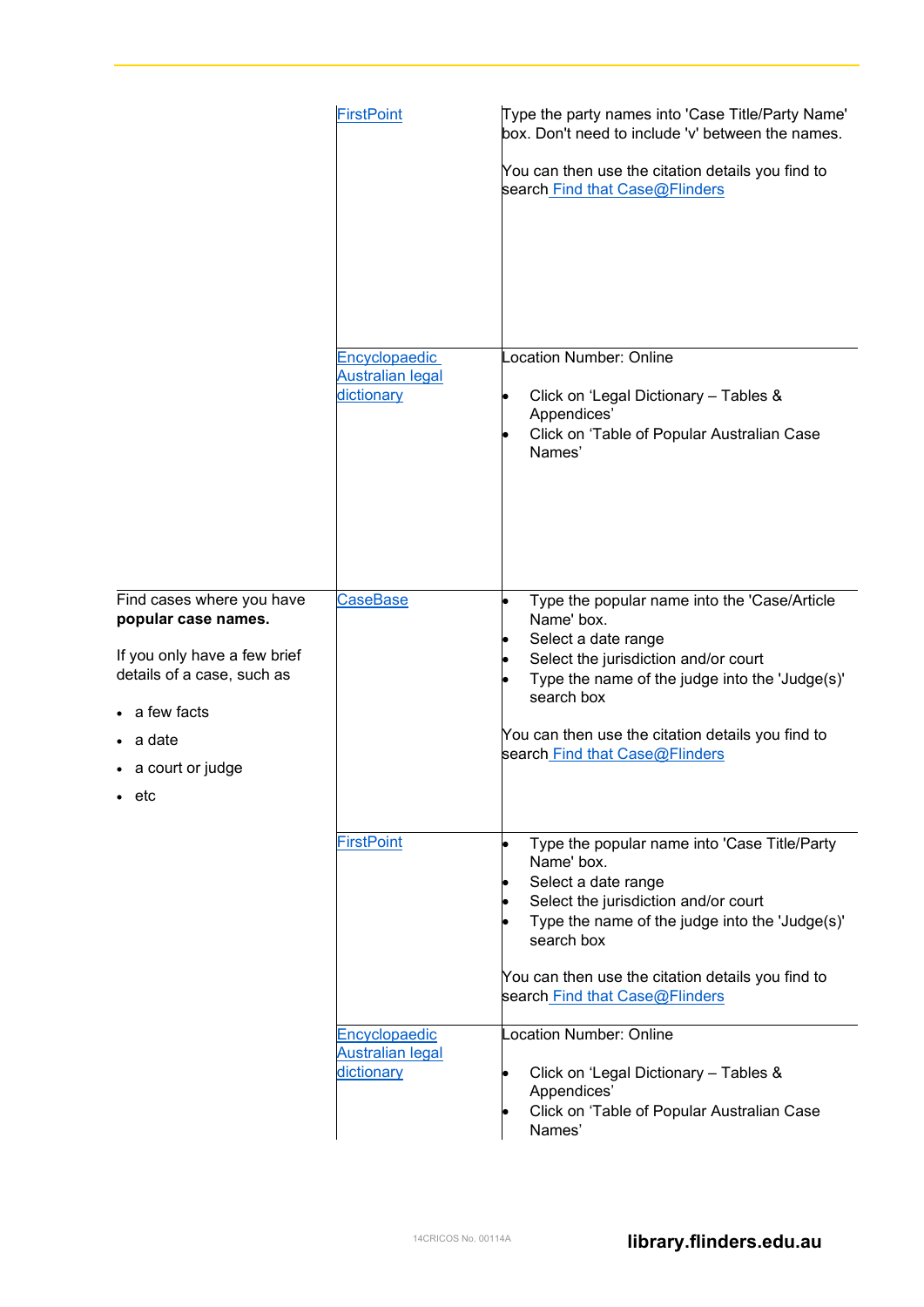<span id="page-2-3"></span><span id="page-2-2"></span><span id="page-2-1"></span><span id="page-2-0"></span>

| Search for major / leading<br>cases on a legal issue      | Use secondary sources <sup>*</sup> books | legal encyclopaedias<br>commentary services                                                                                                                                                                    |
|-----------------------------------------------------------|------------------------------------------|----------------------------------------------------------------------------------------------------------------------------------------------------------------------------------------------------------------|
| Search for cases on a legal<br>issue                      | Secondary sources<br>(as listed above)   | Use these to find major or leading cases<br>Then note up these cases using CaseBase and/or<br>FirstPoint (see below for details)                                                                               |
|                                                           | CaseBase                                 | Use 'contains text' box to find keywords mentioned<br>in the catchwords and summary of the case                                                                                                                |
|                                                           |                                          | Use 'Catchwords' to find cases specifically on point                                                                                                                                                           |
|                                                           |                                          | Can sort results by 'Relevance' to list highly cited<br>cases first                                                                                                                                            |
|                                                           | <b>FirstPoint</b>                        | Use 'Case Summary/Digest' to find keywords<br>mentioned in the summary of the case                                                                                                                             |
|                                                           |                                          | Use 'Catchwords' to find cases specifically on point                                                                                                                                                           |
|                                                           |                                          | Browse through the subject list on the left of the<br>screen                                                                                                                                                   |
|                                                           |                                          | Can sort results by 'Relevance' to list highly cited<br>cases first                                                                                                                                            |
|                                                           | <u>AustLII</u>                           | Sort result by 'citation frequency' to see more<br>significant cases listed first                                                                                                                              |
| Search for cases with similar<br>facts                    | <b>AustLII</b>                           | Search the full text of judgments, where facts are<br>described in more detail.                                                                                                                                |
|                                                           |                                          | Preferable over case digests (CaseBase and<br>FirstPoint) which provide limited facts                                                                                                                          |
| Search for cases that cite an<br>earlier case (noting up) | <b>CaseBase</b>                          | Search for the case by                                                                                                                                                                                         |
|                                                           |                                          | typing the party names into the 'Case/Article<br>Name' box<br>typing the citation into the 'Citation' box                                                                                                      |
|                                                           |                                          | Look at the signal next to the case name<br>This indicates the status of the case - whether it<br>has been treated positively, with caution or<br>negatively                                                   |
|                                                           |                                          | Click on 'Signal Help' for info                                                                                                                                                                                |
|                                                           |                                          | Look at the table of 'Cases referring to this case'<br>The annotation describes how the case was used<br>by the later case. These annotations are defined<br>under 'CaseBase annotations' from the 'Help' link |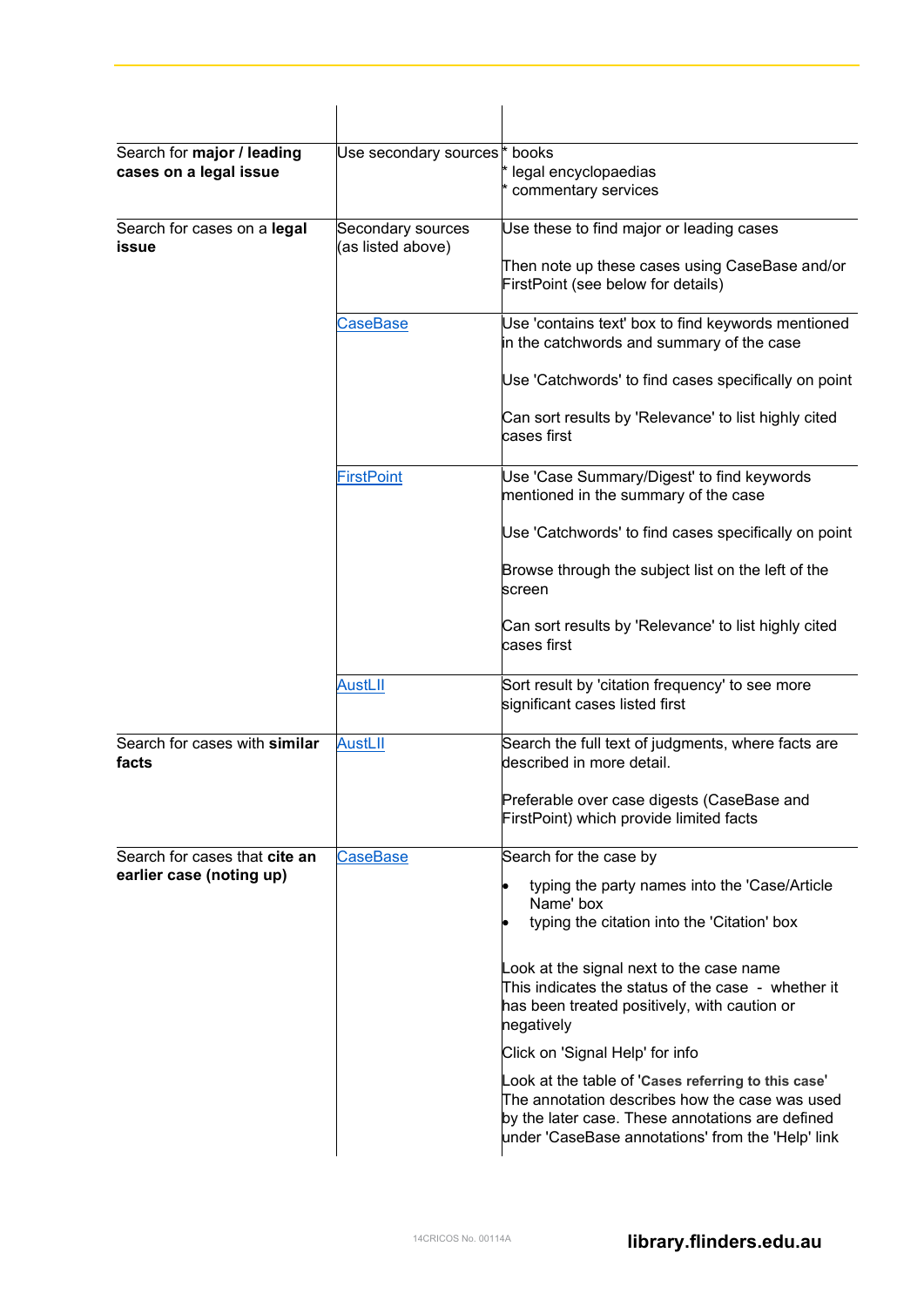<span id="page-3-2"></span><span id="page-3-1"></span><span id="page-3-0"></span>

|                                                          | <b>FirstPoint</b>                    | Search for cases by:                                                                                                                                                |
|----------------------------------------------------------|--------------------------------------|---------------------------------------------------------------------------------------------------------------------------------------------------------------------|
|                                                          |                                      | typing the party names into the 'Case<br>$\bullet$<br>Titles/Party Name' box<br>typing the citation into the 'Citation' box                                         |
|                                                          |                                      | Look at the symbol next to the case name<br>This indicates the status of the case - whether it<br>has been treated positively, with caution or<br>negatively        |
|                                                          |                                      | Look at the 'Case Status Symbol' User Guide for<br>linfo                                                                                                            |
|                                                          |                                      | Click on 'Case citing'<br>The annotations describes how the case was used<br>by the later case. These annotations are defined in<br>the 'Cases Status Symbol' guide |
|                                                          | <b>AustLII</b>                       | Click on 'Noteup' - this lists cases in AusLII that<br>refer to the case.                                                                                           |
|                                                          |                                      | No annotation is given, so you need to read each<br>lcase to see how the earlier case was used                                                                      |
| Search for legislation judicially CaseBase               |                                      | Use the 'Act/Regulation' box                                                                                                                                        |
| considered                                               |                                      | Use w/p to include the jurisdiction (e.g. civil liability<br>w/p sa)                                                                                                |
|                                                          | <b>FirstPoint</b>                    | Use the 'Legislation Cited' box                                                                                                                                     |
|                                                          |                                      | Use $*$ to search for all subsections (e.g. 31 $*$ )                                                                                                                |
|                                                          | <b>AustLII</b>                       | Use the 'Noteup' link from<br>* the Act homepage, OR<br>* the individual section                                                                                    |
| Search for cases that consider<br>a word or a phrase     | <b>CaseBase</b><br><b>FirstPoint</b> | Use the 'Words and Phrases' search box                                                                                                                              |
| Search for journal articles<br>about a case / case notes | <b>CaseBase</b>                      | Search for the case (see above)                                                                                                                                     |
|                                                          |                                      | Look at the table of 'Journal articles' or<br>"Publications referring to this case"                                                                                 |
|                                                          |                                      | Click 'Help' for a list of abbreviations and full titles                                                                                                            |
|                                                          | <b>FirstPoint</b>                    | Search for the case (see above)                                                                                                                                     |
|                                                          |                                      | Click on 'Noted in Journals'                                                                                                                                        |
|                                                          |                                      | Look at the 'FirstPoint Table of Abbreviations' for<br>full titles                                                                                                  |
|                                                          |                                      |                                                                                                                                                                     |